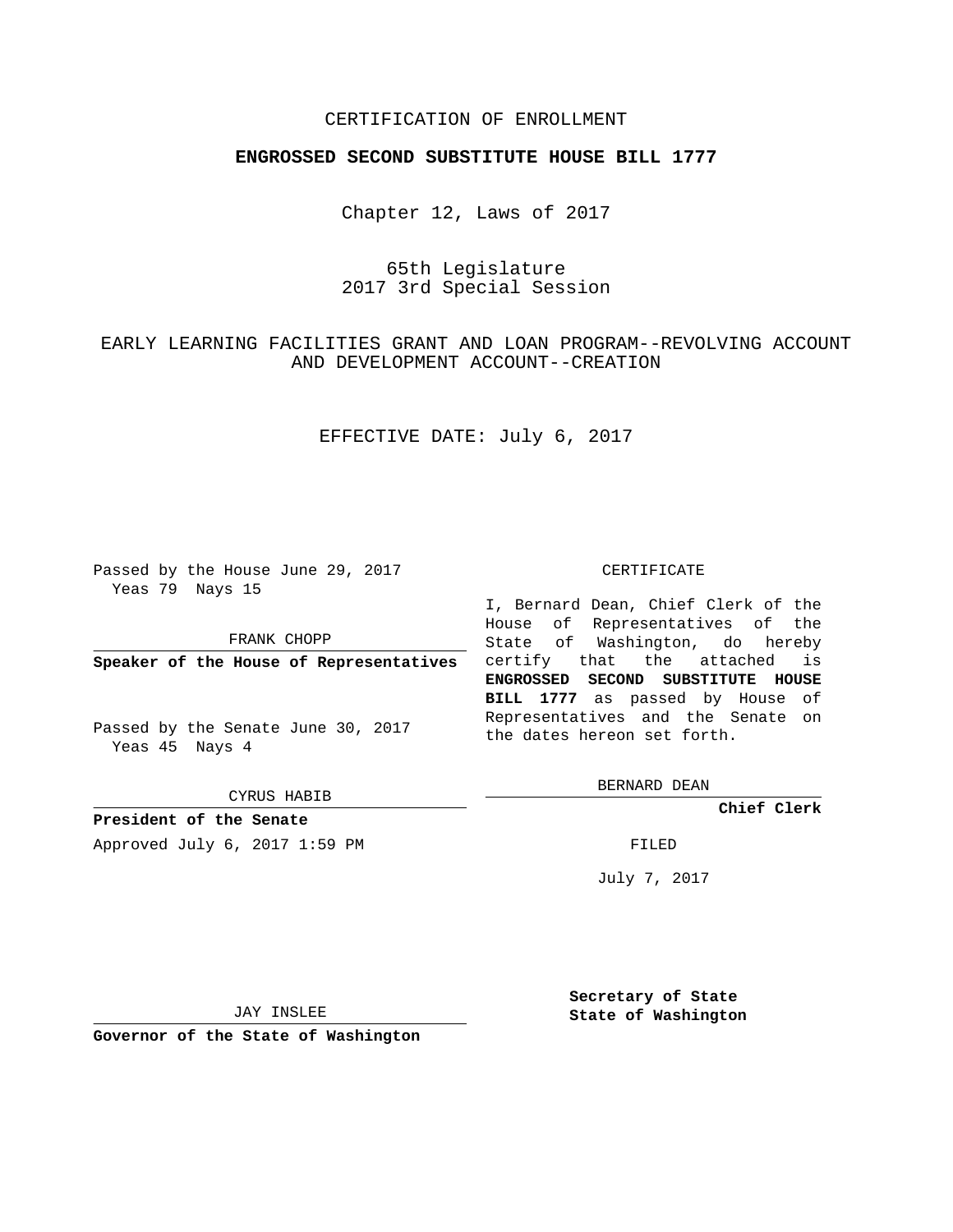### **ENGROSSED SECOND SUBSTITUTE HOUSE BILL 1777**

Passed Legislature - 2017 3rd Special Session

# **State of Washington 65th Legislature 2017 Regular Session**

**By** House Capital Budget (originally sponsored by Representatives Kagi, Johnson, Doglio, Dent, Ryu, MacEwen, Senn, Farrell, Nealey, Ortiz-Self, McBride, Macri, Fey, Slatter, and Jinkins)

READ FIRST TIME 02/24/17.

 AN ACT Relating to financing early learning facilities to support the needed expansion of early learning classrooms across Washington; amending RCW 43.185.050; reenacting and amending RCW 43.84.092; adding new sections to chapter 43.31 RCW; creating a new section; and 5 declaring an emergency.

BE IT ENACTED BY THE LEGISLATURE OF THE STATE OF WASHINGTON:

 NEW SECTION. **Sec. 1.** The legislature finds that there is a significant and critical need for additional early learning facilities to meet the state's commitment to providing high quality early learning opportunities to low-income children, including the legal mandate to provide preschool opportunities through the early childhood education and assistance program to all eligible children by 2023.

 The legislature further finds that private and public partnerships and investments are critical to meeting the need for increased classrooms necessary to deliver high quality early learning opportunities to low-income children across Washington.

 The legislature intends to provide state financial assistance to leverage local and private resources to enable early childhood education and assistance program contractors and child care providers to expand, remodel, purchase, or construct early learning facilities

p. 1 E2SHB 1777.SL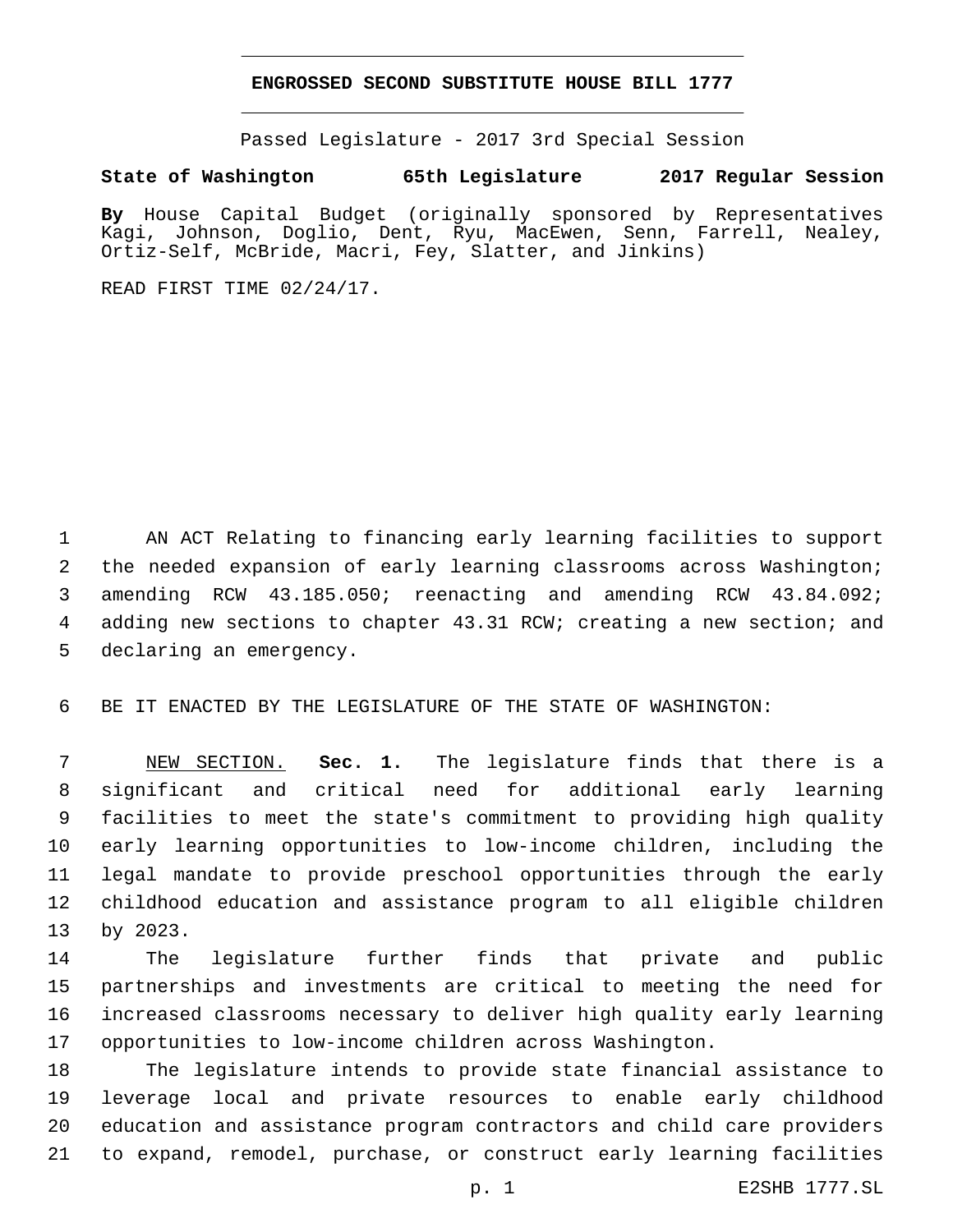and classrooms necessary to support state-funded early learning 2 opportunities for low-income children.

 NEW SECTION. **Sec. 2.** The department of early learning, in consultation with stakeholders, shall review existing licensing standards including, but not limited to, plumbing, fixtures, and playground equipment, related to facility requirements to eliminate potential barriers to licensing while ensuring the health and safety of children in early learning programs. The department must create a process by which projects for eligible organizations and school districts receiving grants or loans from the early learning facilities revolving account or the early learning facilities development account created in section 4 of this act can be preapproved under existing licensing standards related to facility requirements. The licensing standards accepted in the preapproval are the licensing standards that must be met upon project completion.

 NEW SECTION. **Sec. 3.** Unless the context clearly requires otherwise, the definitions in this section apply throughout this act:

(1) "Department" means the department of commerce.

(2) "Director" means the director of commerce.

 (3) "Early learning facility" means a facility providing regularly scheduled care for a group of children one month of age through twelve years of age for periods of less than twenty-four 23 hours.

 NEW SECTION. **Sec. 4.** (1) The early learning facilities revolving account and the early learning facilities development 26 account are created in the state treasury.

 (2) Revenues to the early learning facilities revolving account shall consist of appropriations by the legislature, early learning facilities grant and loan repayments, taxable bond proceeds, and all 30 other sources deposited in the account.

 (3) Revenues to the early learning facilities development account 32 shall consist of tax-exempt bond proceeds.

 (4) Expenditures from the accounts shall be used, in combination with other private and public funding, for state matching funds for the planning, renovation, purchase, and construction of early learning facilities as established in sections 6 through 12 of this 37 act.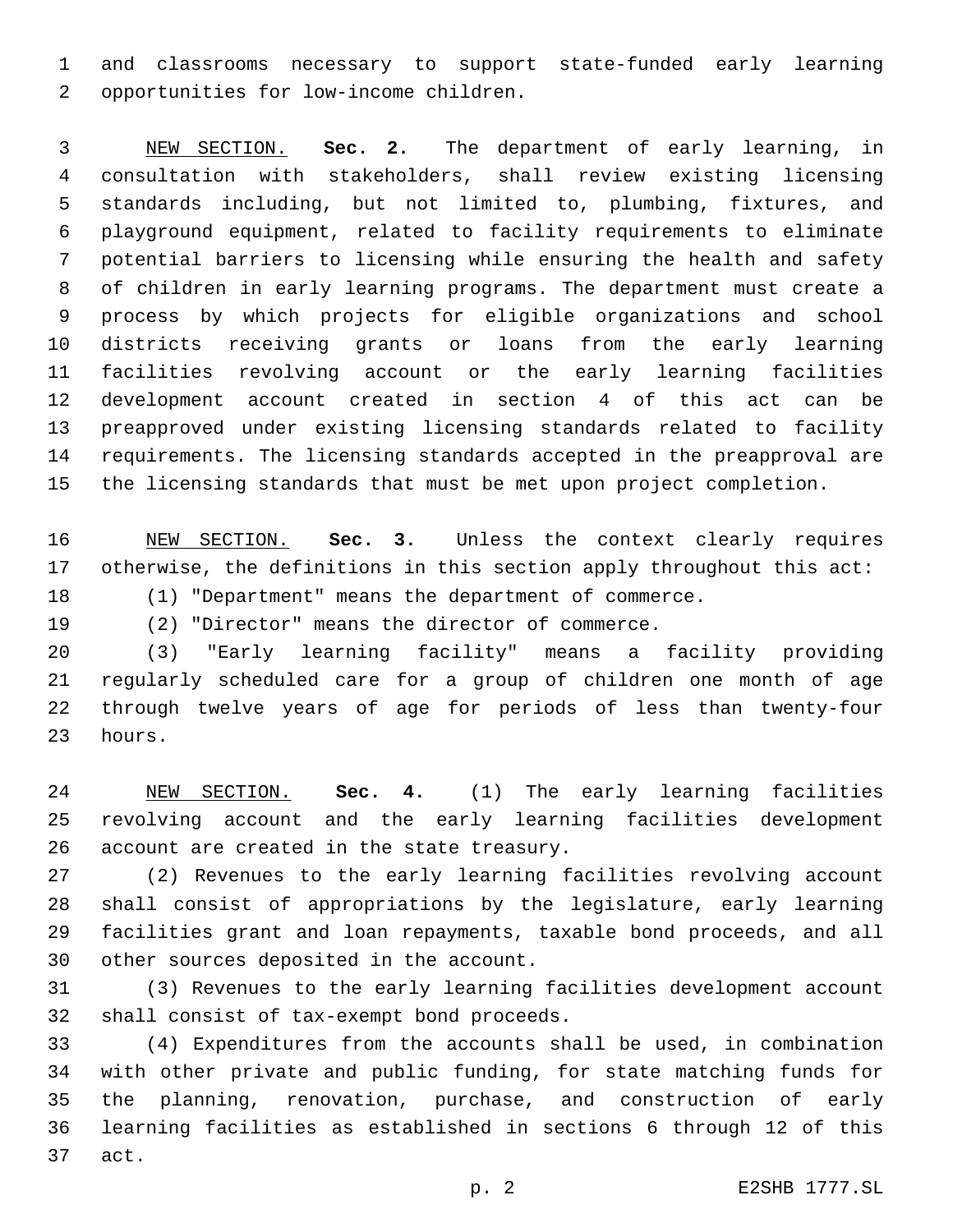(5) Expenditures from the accounts are subject to appropriation 2 and the allotment provisions of chapter 43.88 RCW.

 NEW SECTION. **Sec. 5.** (1) The department, in consultation with the department of early learning, shall oversee the early learning facilities revolving account and the early learning facilities development account, and is the lead state agency for the early learning facilities grant and loan program.

 (2) It is the intent of the legislature that state funds invested in the accounts be matched by private or local government funding. Every effort shall be made to maximize funding available for early learning facilities from public schools, community colleges, education service districts, local governments, and private funders.

 (3) Amounts used for program administration by the department may not exceed an average of four percent of the appropriated funds.

 (4) Commitment of state funds for construction, purchase, or renovation of early learning facilities may be given only after private or public match funds are committed. Private or public match funds may consist of cash, equipment, land, buildings, or like-kind. In determining the level of match required, the department shall take into consideration the financial need of the applicant and the economic conditions of the location of the proposed facility.

 NEW SECTION. **Sec. 6.** (1) The department must expend moneys from the early learning facilities revolving account to provide state matching funds for early learning facilities grants or loans to provide classrooms necessary for children to participate in the early childhood education and assistance program and working connections child care.

 (2) The department must expend moneys from the early learning facilities development account to provide state matching funds for early learning facilities grants to provide classrooms necessary for children to participate in the early childhood education and assistance program and working connections child care.

 (3) Funds expended from the accounts as specified in subsections (1) and (2) of this section may fund projects only for:

 (a) Eligible organizations identified in section 7 of this act; 36 and

(b) School districts.37

(4)(a) Beginning August 1, 2017, the department shall:

p. 3 E2SHB 1777.SL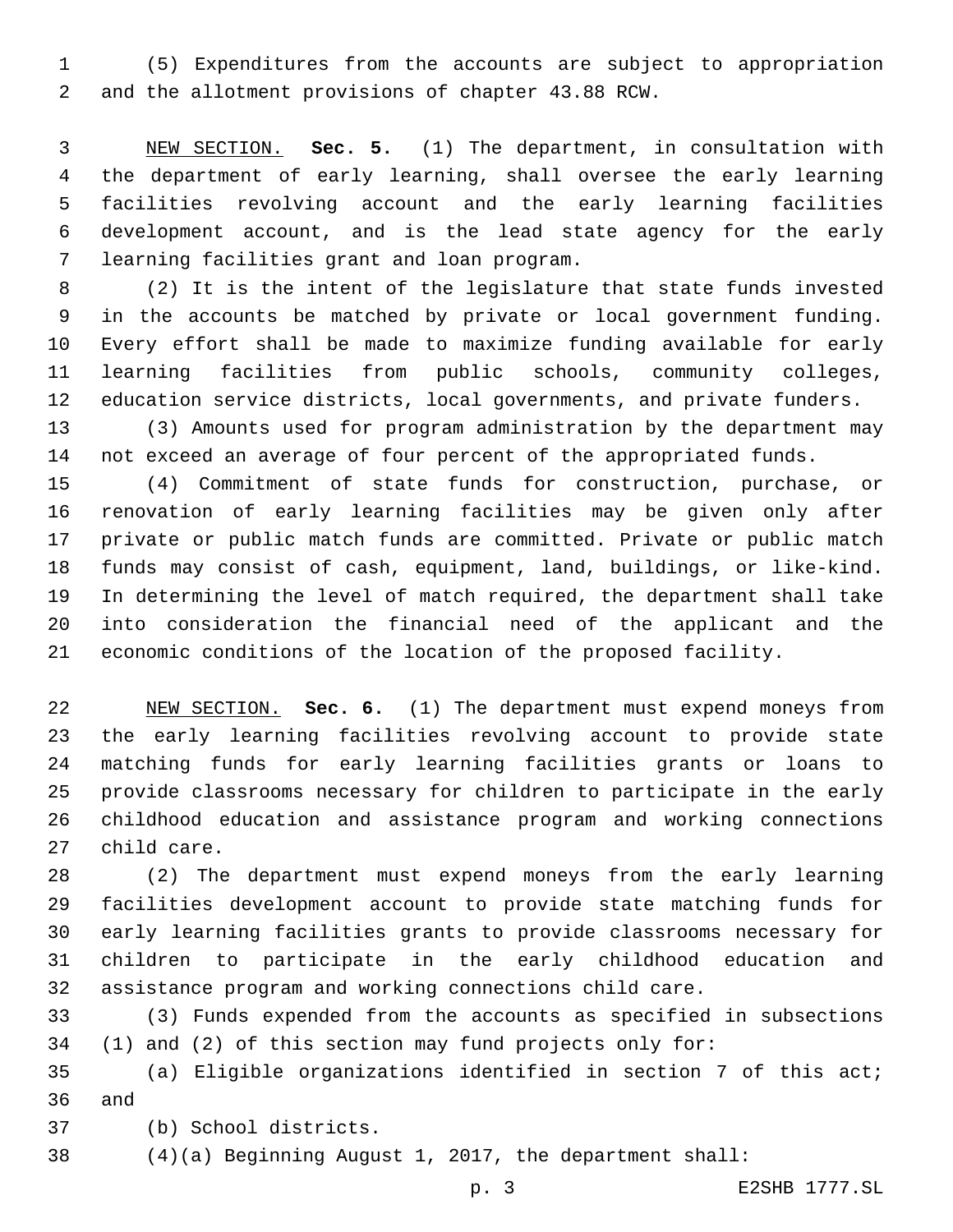(i) In consultation with the office of the superintendent of public instruction, implement and administer the early learning facilities grant and loan program for school districts as described 4 in sections  $9(3)$  and  $10(1)$  of this act; and

 (ii) Contract with one or more nongovernmental private-public partnerships that are certified by the community development financial institutions fund to implement and administer grants and loans funded through the early learning facilities revolving account or for a grant funded through the early learning facilities development account, for eligible organizations. Any nongovernmental private-public partnership that is certified by the community development financial institutions fund that is seeking early learning fund resources must demonstrate an ability to raise funding from private and other public entities for early learning facilities 15 construction projects.

 (b) The department may allow the application of an eligible organization for a grant or loan from the early learning facilities revolving account or for a grant from the early learning facilities development account created in section 4 of this act to be considered without the involvement of the nongovernmental private-public partnership that is certified by the community development financial institutions fund if a nongovernmental private-public partnership certified by the community development financial institutions fund is not reasonably available to the location of the proposed facility or if the eligible organization has sufficient ability and capacity to proceed with a project absent the involvement of a nongovernmental private-public partnership that is certified by the community 28 development financial institutions fund.

 (5) The department shall monitor performance of the early learning facilities grant and loan program. Any nongovernmental private-public partnership that is certified by the community development financial institutions fund receiving state funds for purposes of this act shall provide annual reports, beginning July 1, 2018, to the department. The reports must include, but are not 35 limited to, the following:

 (a) A list of projects funded through the early learning facilities grant and loan program for eligible organizations to include:38

- 39 (i) Name;
- (ii) Location;40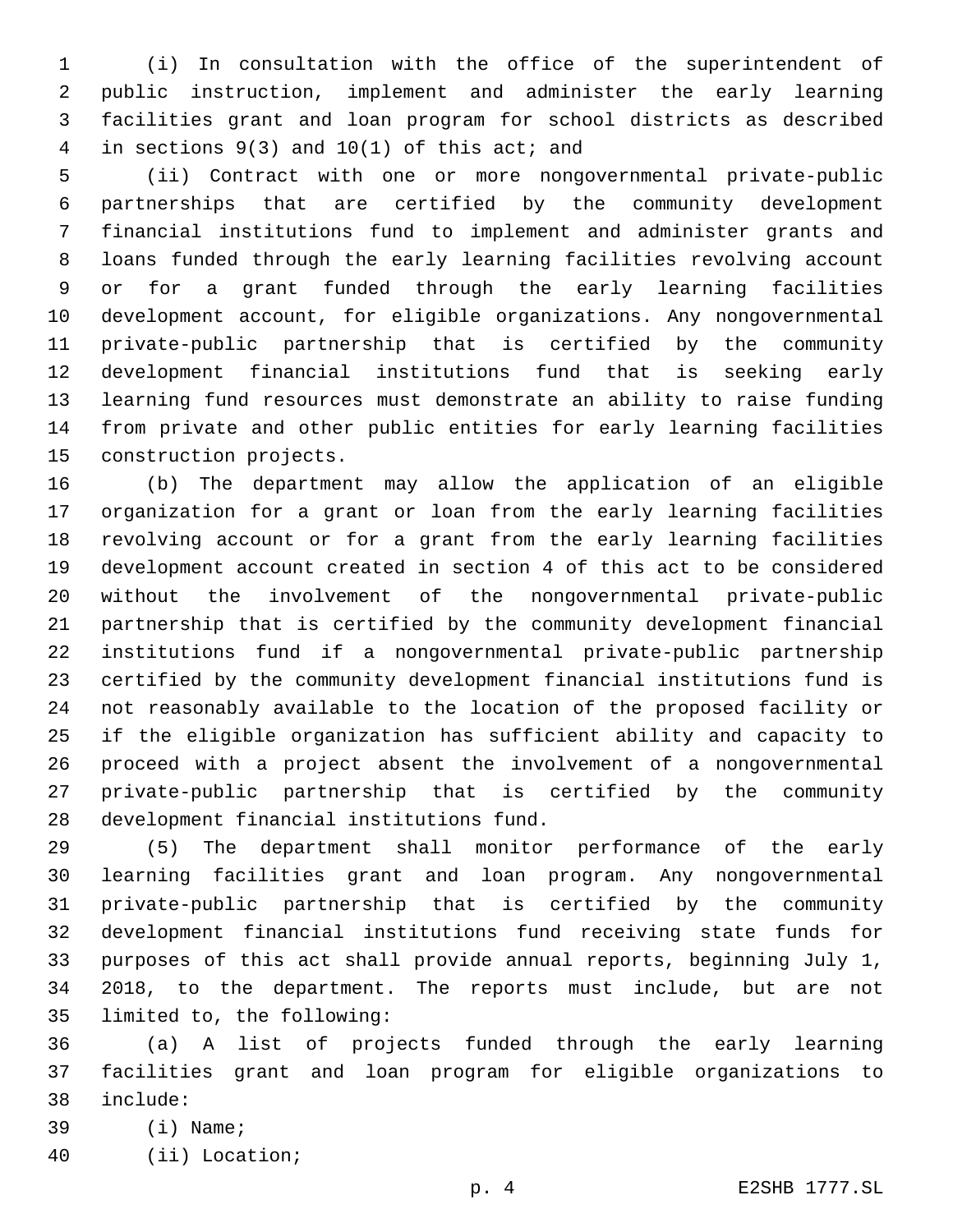- 1 (iii) Grant or loan amount;
- 2 (iv) Private match amount;
- 3 (v) Public match amount;
- (vi) Number of early learners served; and4
- 5 (vii) Other elements as required by the department;

6 (b) A demonstration of sufficient investment of private match 7 funds; and

8 (c) A description of how the projects met the criteria described 9 in section 10 of this act.

- 10 NEW SECTION. **Sec. 7.** (1) Organizations eligible to receive 11 funding from the early learning facilities grant and loan program 12 include:
- 13 (a) Early childhood education and assistance program providers;
- 14 (b) Working connections child care providers who are eligible to 15 receive state subsidies;
- 16 (c) Licensed early learning centers not currently participating 17 in the early childhood education and assistance program, but 18 intending to do so;
- 19 (d) Developers of housing and community facilities;
- 20 (e) Community and technical colleges;
- 21 (f) Educational service districts;
- 22 (g) Local governments;
- 23 (h) Federally recognized tribes in the state; and
- 24 (i) Religiously affiliated entities.

 (2) To be eligible to receive funding from the early learning facilities grant and loan program for activities described in section 8(1) (b) and (c) and (2) of this act, eligible organizations and 28 school districts must:

29 (a) Commit to being an active participant in good standing with 30 the early achievers program as defined by chapter 43.215 RCW;

31 (b) Demonstrate that projects receiving construction, purchase, 32 or renovation grants or loans less than two hundred thousand dollars 33 must also:

34 (i) Demonstrate that the project site is under the applicant's 35 control for a minimum of ten years, either through ownership or a 36 long-term lease; and

37 (ii) Commit to using the facility funded by the grant or loan for 38 the purposes of providing preschool or child care for a minimum of 39 ten years;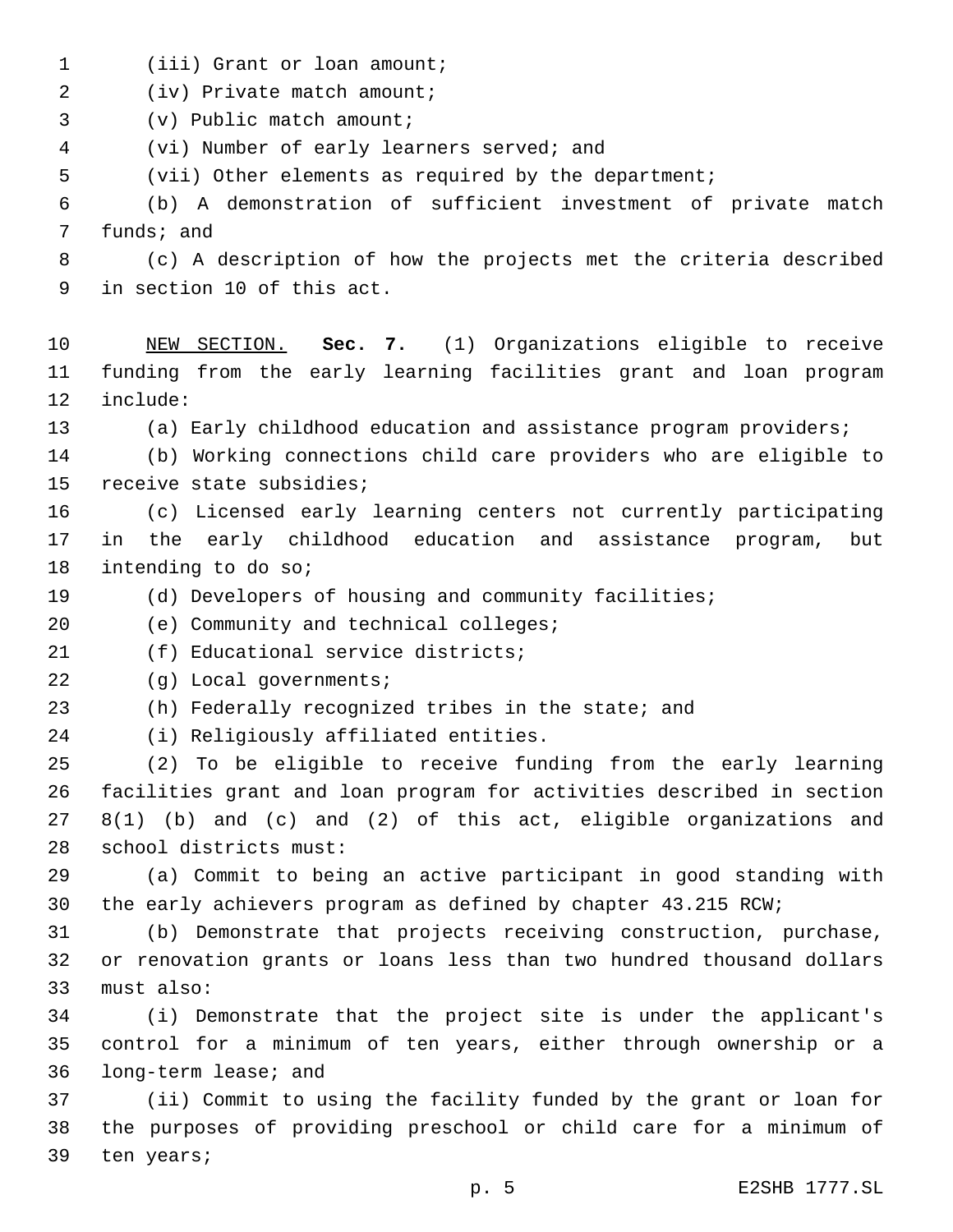(c) Demonstrate that projects receiving construction, purchase, or renovation grants or loans of two hundred thousand dollars or more 3 must also:

 (i) Demonstrate that the project site is under the applicant's control for a minimum of twenty years, either through ownership or a 6 long-term lease; and

 (ii) Commit to using the facility funded by the grant or loan for the purposes of providing preschool or child care for a minimum of 9 twenty years.

 (3) To be eligible to receive funding from the early learning facilities grant and loan program for activities described in section 8(1) (b) and (c) and (2) of this act, religiously affiliated entities must use the facility to provide child care and education services consistent with subsection (4)(a) of this section.

 (4)(a) Upon receiving a grant or loan, the recipient must continue to be an active participant and in good standing with the 17 early achievers program.

 (b) If the recipient does not meet the conditions specified in (a) of this subsection, the grants shall be repaid to the early learning facilities revolving account or the early learning facilities development account, as directed by the department. So long as an eligible organization continues to provide an early learning program in the facility, the facility is used as authorized, and the eligible organization continues to be an active participant and in good standing with the early achievers program, the grant 26 repayment is waived.

 (c) The department, in consultation with the department of early learning, must adopt rules to implement this section.

 NEW SECTION. **Sec. 8.** (1) Activities eligible for funding through the early learning facilities grant and loan program for eligible organizations include:

 (a) Facility predesign grants or loans of no more than ten thousand dollars to allow eligible organizations to secure professional services or consult with organizations certified by the community development financial institutions fund to plan for and assess the feasibility of early learning facilities projects or receive other technical assistance to design and develop projects for 38 construction funding;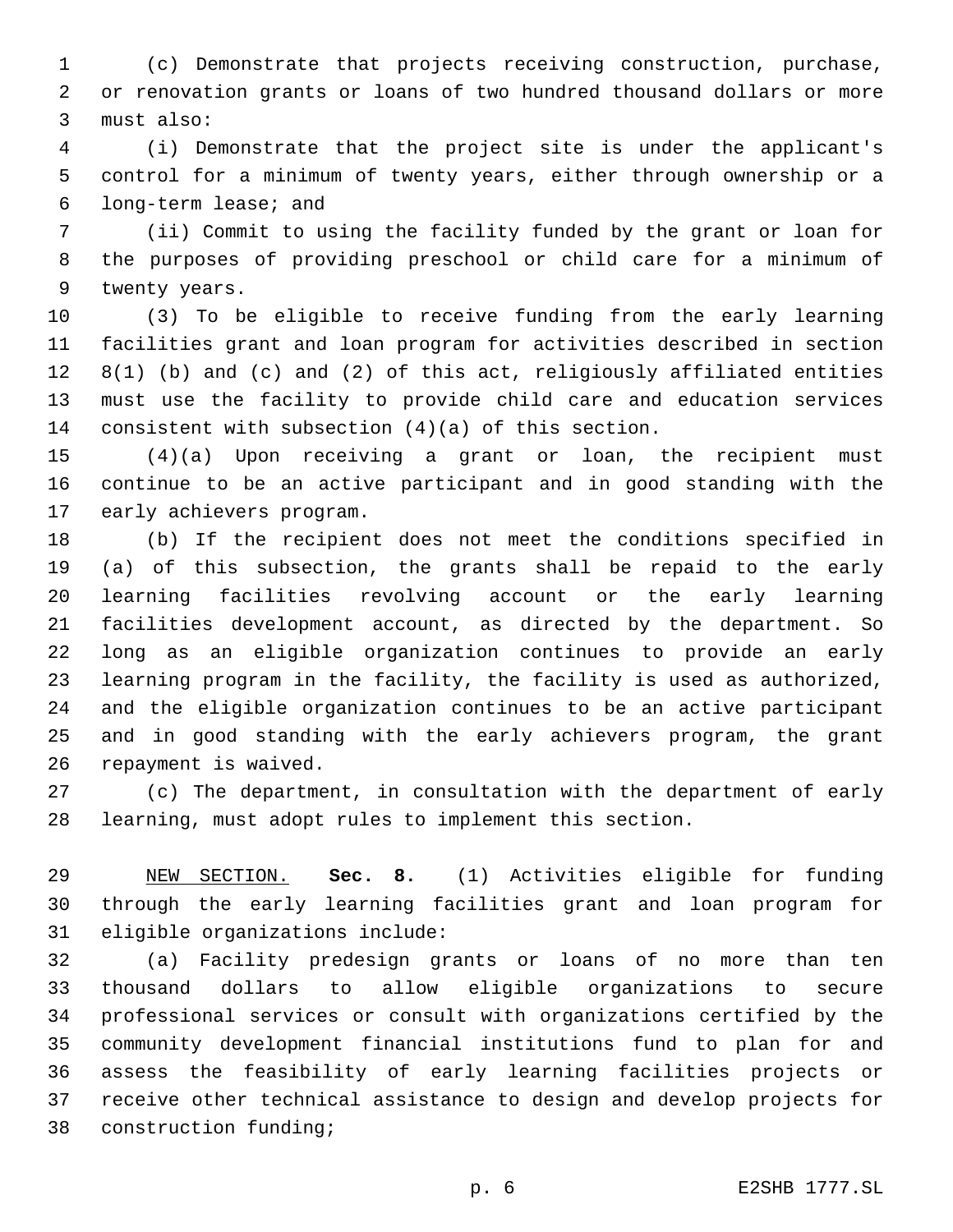(b) Grants or loans of no more than one hundred thousand dollars for minor renovations or repairs of existing early learning 3 facilities; and

 (c) Major construction and renovation grants or loans and grants or loans for facility purchases of no more than eight hundred thousand dollars to create or expand early learning facilities.

 (2) Activities eligible for funding through the early learning facilities grant and loan program for school districts include major construction, purchase, and renovation grants or loans of no more than eight hundred thousand dollars to create or expand early learning facilities that received priority and ranking as described 12 in section 10 of this act.

 (3) Beginning July 1, 2018, amounts in this section must be increased annually by the United States implicit price deflator for state and local government construction provided by the office of 16 financial management.

 NEW SECTION. **Sec. 9.** (1) It is the intent of the legislature that state funds invested in the early learning facilities grant and loan program be matched by private or local government funding. Every effort shall be made to maximize funding available for early learning facilities from public schools, community colleges, education service districts, local governments, and private funders.

 (2) In the administration of the early learning facilities grant and loan program for eligible organizations, any nongovernmental private-public partnership that is certified by the community development financial institutions fund contracted with the department shall award grants or loans as described in section 8 of this act, that meet the criteria described in section 10 of this act, through an application process or in compliance with state and 30 federal requirements of the funding source.

 (3) In the administration of the early learning facilities grant and loan program for school districts, the department, in coordination with the office of the superintendent of public instruction, shall submit a ranked and prioritized list of proposed purchases and major construction or renovation of early learning facilities projects for school districts subject to the prioritization methodology described in section 10 of this act to the office of financial management and the relevant legislative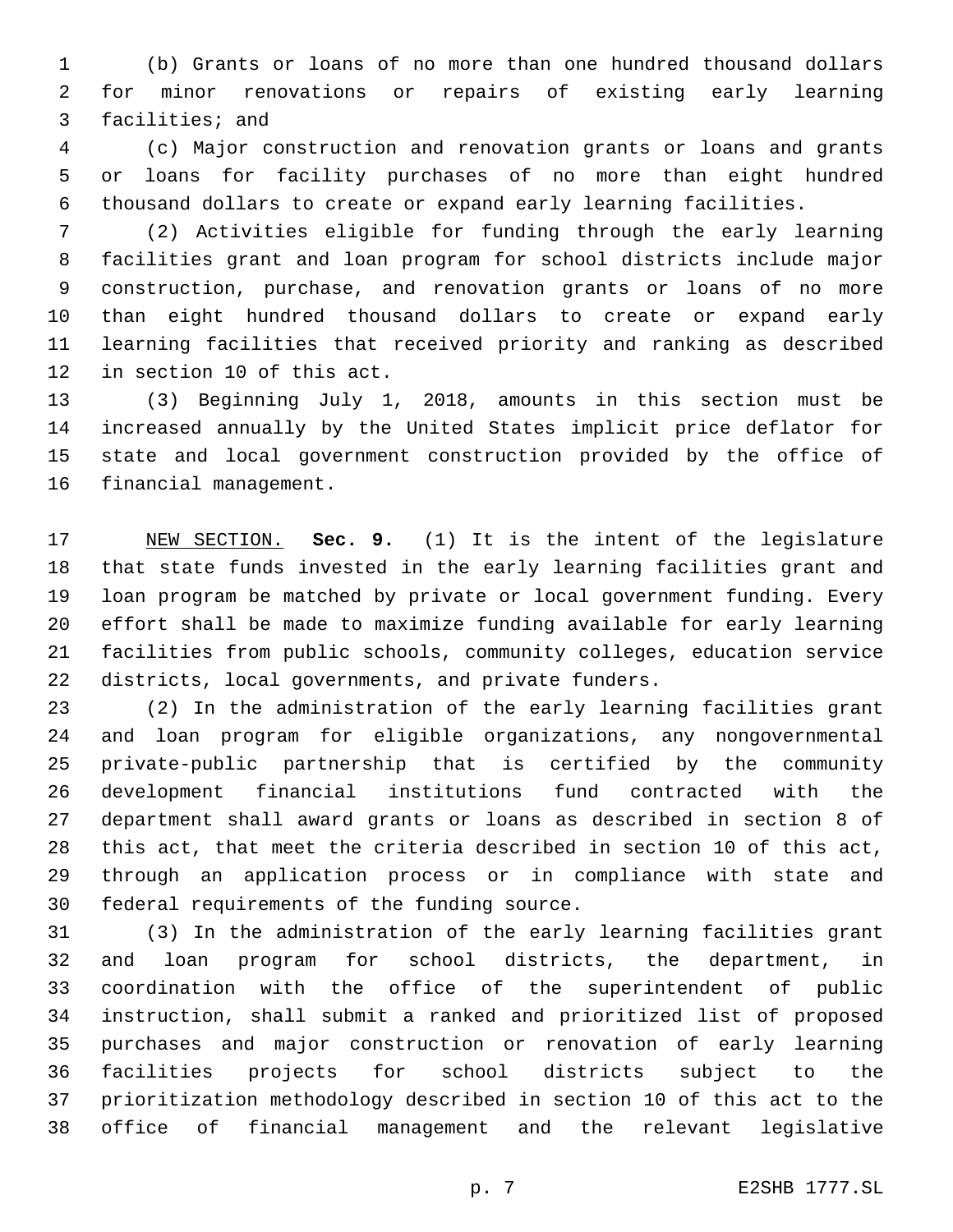committees by December 15, 2017, and by September 15th of even-2 numbered years thereafter.

 NEW SECTION. **Sec. 10.** (1) The department shall convene a committee of early learning facilities experts to advise the department regarding the prioritization methodology of applications for projects described in section 8 of this act including no less than one representative each from the department of early learning, the Washington state housing finance commission, an organization certified by the community development financial institutions fund, and the office of the superintendent of public instruction.

 (2) When developing a prioritization methodology under this section, the committee shall consider, but is not limited to:

 (a) Projects that add part-day, full-day, or extended day early childhood education and assistance program slots in areas with the 15 highest unmet need;

16 (b) Projects benefiting low-income children;

(c) Projects located in low-income neighborhoods;

 (d) Projects that provide more access to the early childhood education and assistance program as a ratio of the children eligible 20 to participate in the program;

 (e) Projects that are geographically disbursed relative to 22 statewide need;

 (f) Projects that include new or renovated kitchen facilities equipped to support the use of from scratch, modified scratch, or other cooking methods that enhance overall student nutrition;

 (g) Projects that balance mixed-use development and rural 27 locations; and

 (h) Projects that maximize resources available from the state with funding from other public and private organizations, including 30 the use of state lands or facilities.

 (3) Committee members shall serve without compensation, but may request reimbursement for travel expenses as provided in RCW 33 43.03.050 and 43.03.060.

 (4) Committee members are not liable to the state, the early learning facilities revolving account, the early learning facilities development account, or to any other person, as a result of their activities, whether ministerial or discretionary, as members except for willful dishonesty or intentional violation of the law.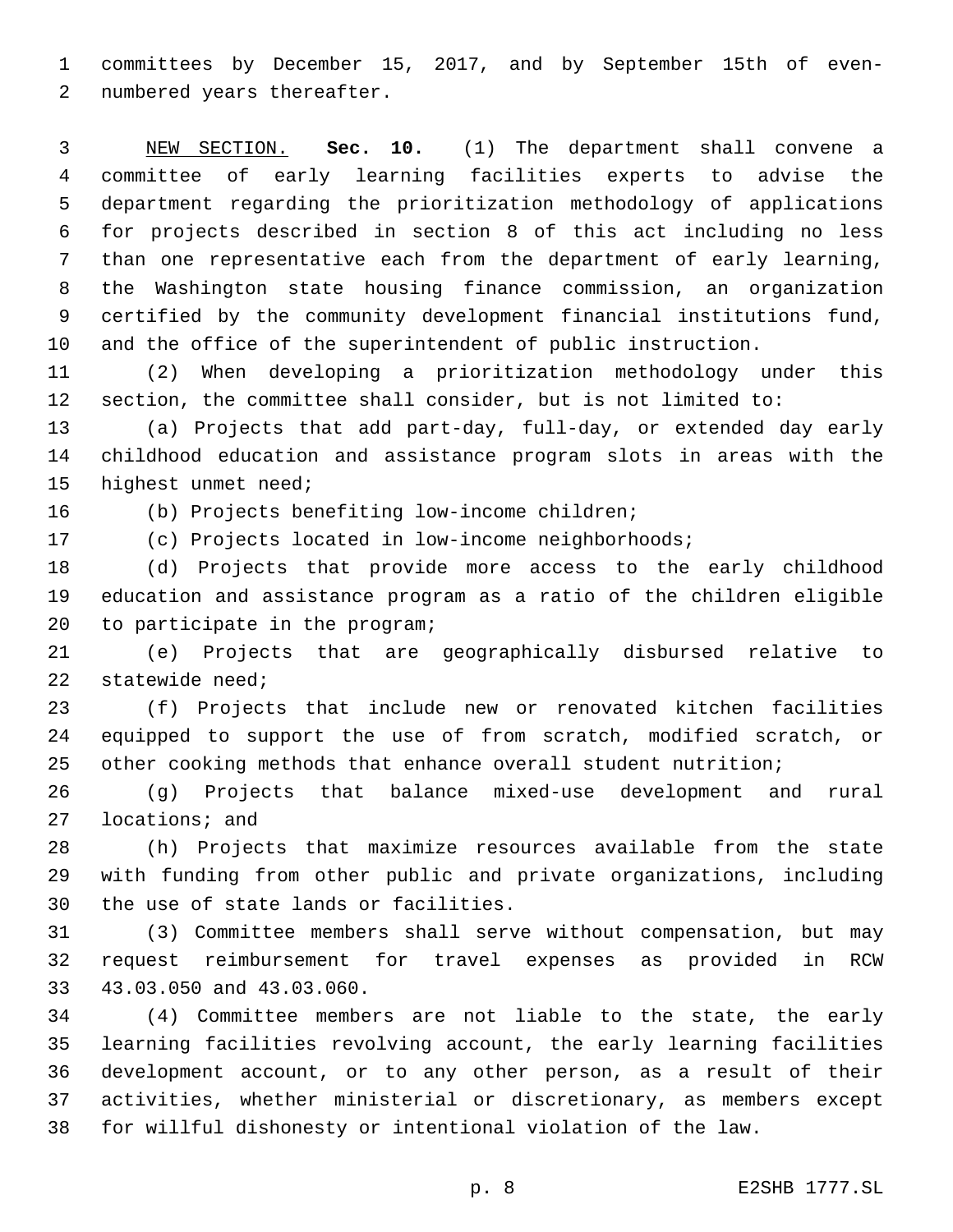(5) The department may purchase liability insurance for members and may indemnify these persons against the claims of others.

 NEW SECTION. **Sec. 11.** When funding is provided in the previous biennium, the department, in collaboration with the department of early learning, shall submit a report no later than December 1st of even-numbered years, to the governor and the appropriate committees of the legislature that provides an update on the status of the early learning facilities grant and loan program that includes, but is not limited to:

 (1) The total amount of funds, by grant and loan, spent or 11 contracted to be spent; and

 (2) A list of projects awarded funding including, but not limited to, information about whether the project is a renovation or new construction or some other category, where the project is located, 15 and the number of slots the project supports.

 **Sec. 12.** RCW 43.84.092 and 2016 c 194 s 5, 2016 c 161 s 20, and 2016 c 112 s 4 are each reenacted and amended to read as follows:

 (1) All earnings of investments of surplus balances in the state treasury shall be deposited to the treasury income account, which account is hereby established in the state treasury.

 (2) The treasury income account shall be utilized to pay or receive funds associated with federal programs as required by the federal cash management improvement act of 1990. The treasury income account is subject in all respects to chapter 43.88 RCW, but no appropriation is required for refunds or allocations of interest earnings required by the cash management improvement act. Refunds of interest to the federal treasury required under the cash management improvement act fall under RCW 43.88.180 and shall not require appropriation. The office of financial management shall determine the amounts due to or from the federal government pursuant to the cash management improvement act. The office of financial management may direct transfers of funds between accounts as deemed necessary to implement the provisions of the cash management improvement act, and this subsection. Refunds or allocations shall occur prior to the distributions of earnings set forth in subsection (4) of this 36 section.

 (3) Except for the provisions of RCW 43.84.160, the treasury income account may be utilized for the payment of purchased banking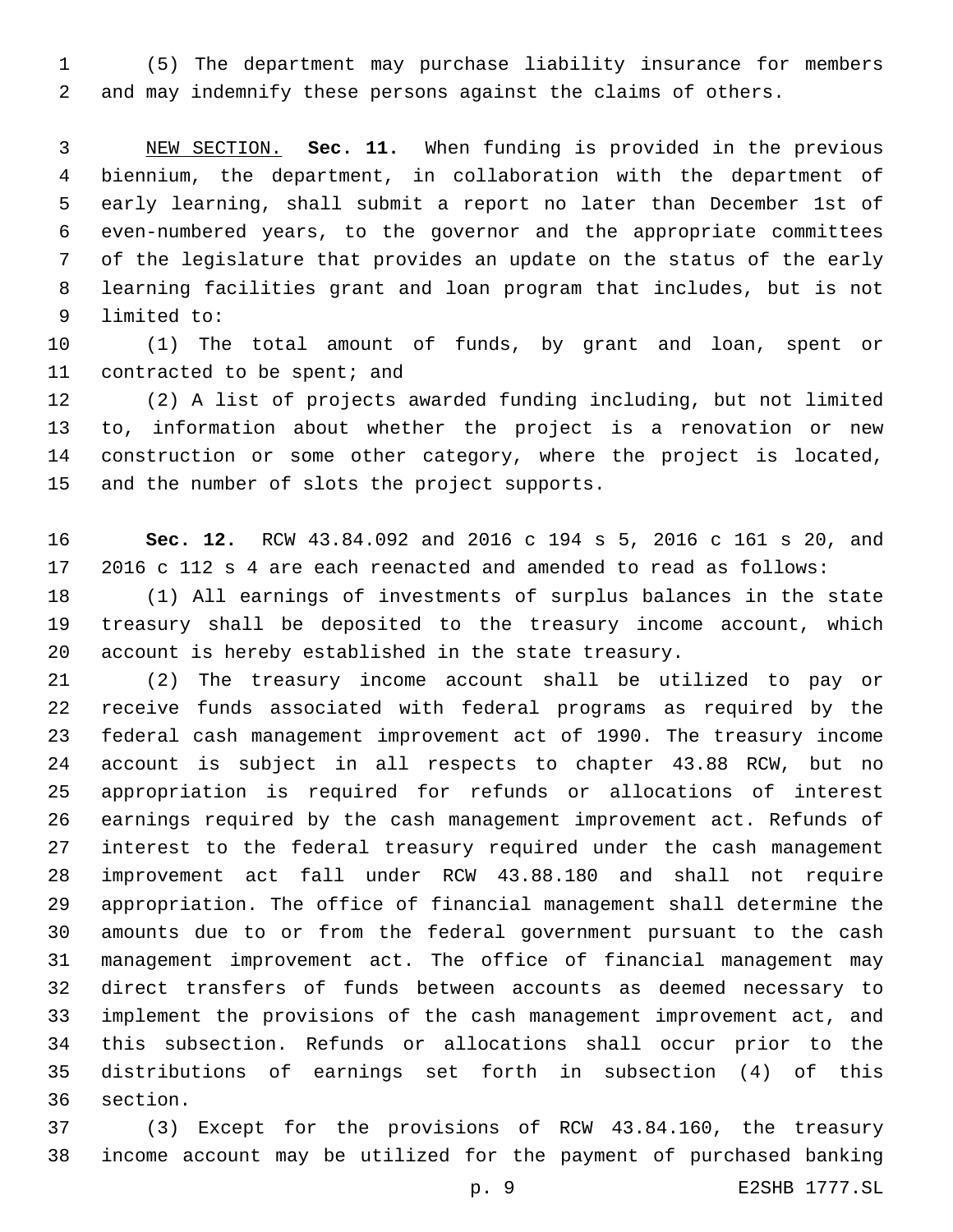services on behalf of treasury funds including, but not limited to, depository, safekeeping, and disbursement functions for the state treasury and affected state agencies. The treasury income account is subject in all respects to chapter 43.88 RCW, but no appropriation is required for payments to financial institutions. Payments shall occur prior to distribution of earnings set forth in subsection (4) of this 7 section.

 (4) Monthly, the state treasurer shall distribute the earnings 9 credited to the treasury income account. The state treasurer shall credit the general fund with all the earnings credited to the 11 treasury income account except:

 (a) The following accounts and funds shall receive their proportionate share of earnings based upon each account's and fund's average daily balance for the period: The aeronautics account, the aircraft search and rescue account, the Alaskan Way viaduct replacement project account, the brownfield redevelopment trust fund account, the budget stabilization account, the capital vessel replacement account, the capitol building construction account, the Cedar River channel construction and operation account, the Central Washington University capital projects account, the charitable, educational, penal and reformatory institutions account, the Chehalis basin account, the cleanup settlement account, the Columbia river basin water supply development account, the Columbia river basin taxable bond water supply development account, the Columbia river basin water supply revenue recovery account, the common school construction fund, the community forest trust account, the connecting Washington account, the county arterial preservation account, the county criminal justice assistance account, the deferred compensation administrative account, the deferred compensation principal account, the department of licensing services account, the department of retirement systems expense account, the developmental disabilities community trust account, the diesel idle reduction account, the drinking water assistance account, the drinking water assistance administrative account, the drinking water assistance repayment account, the early learning facilities development account, the early learning facilities revolving account, the Eastern Washington University capital projects account, the Interstate 405 express toll lanes operations account, the education construction fund, the education legacy trust account, the election account, the electric vehicle charging infrastructure account, the energy freedom account,

p. 10 E2SHB 1777.SL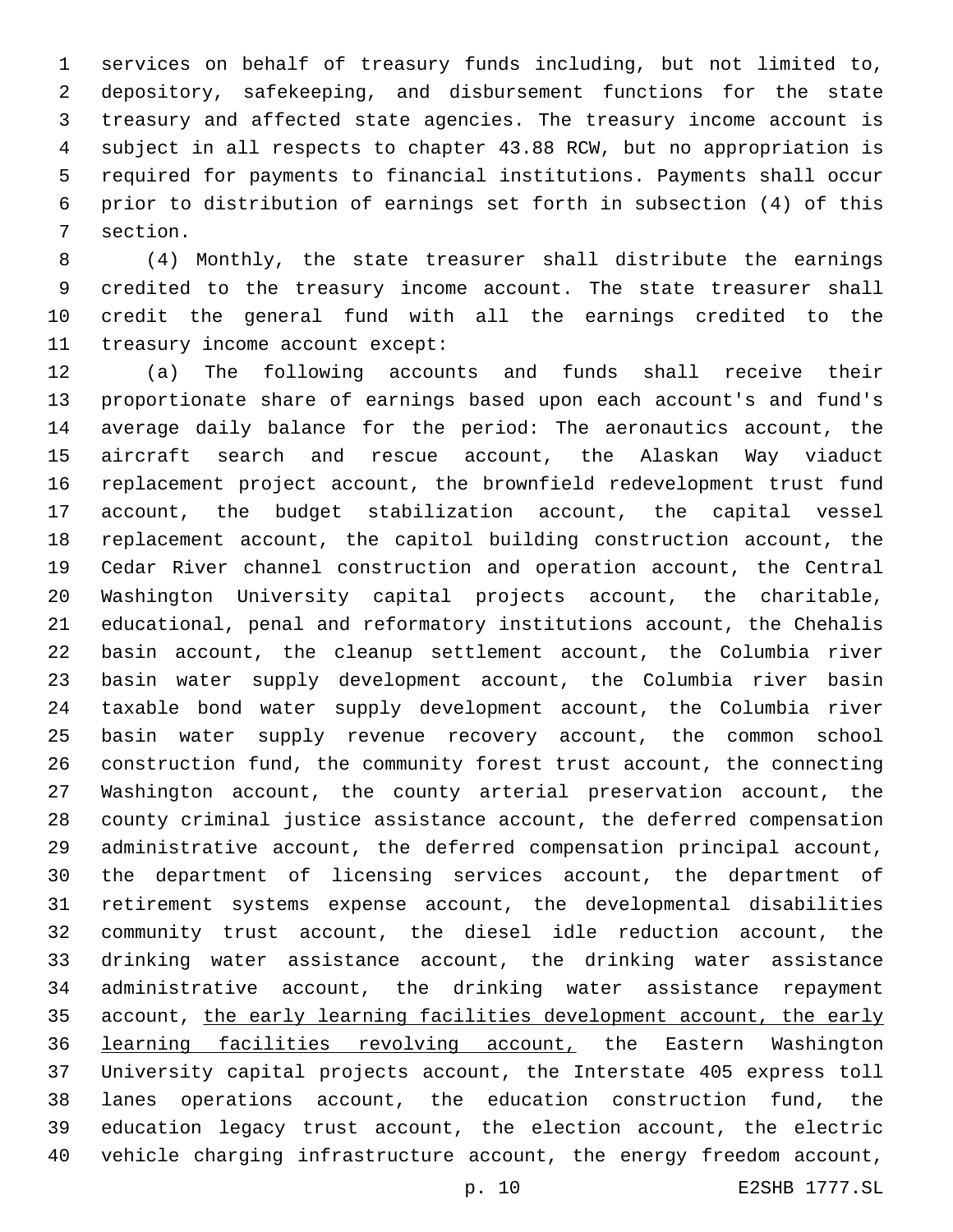the energy recovery act account, the essential rail assistance account, The Evergreen State College capital projects account, the federal forest revolving account, the ferry bond retirement fund, the freight mobility investment account, the freight mobility multimodal account, the grade crossing protective fund, the public health services account, the high capacity transportation account, the state higher education construction account, the higher education construction account, the highway bond retirement fund, the highway infrastructure account, the highway safety fund, the high occupancy toll lanes operations account, the hospital safety net assessment fund, the industrial insurance premium refund account, the judges' retirement account, the judicial retirement administrative account, the judicial retirement principal account, the local leasehold excise tax account, the local real estate excise tax account, the local sales and use tax account, the marine resources stewardship trust account, the medical aid account, the mobile home park relocation fund, the money-purchase retirement savings administrative account, the money-purchase retirement savings principal account, the motor vehicle fund, the motorcycle safety education account, the multimodal transportation account, the multiuse roadway safety account, the municipal criminal justice assistance account, the natural resources deposit account, the oyster reserve land account, the pension funding stabilization account, the perpetual surveillance and maintenance account, the pollution liability insurance agency underground storage tank revolving account, the public employees' retirement system plan 1 account, the public employees' retirement system combined plan 2 and plan 3 account, the public facilities construction loan revolving account beginning July 1, 2004, the public health supplemental account, the public works assistance account, the Puget Sound capital construction account, the Puget Sound ferry operations account, the Puget Sound taxpayer accountability account, the real estate appraiser commission account, the recreational vehicle account, the regional mobility grant program account, the resource management cost account, the rural arterial trust account, the rural mobility grant program account, the rural Washington loan fund, the site closure account, the skilled nursing facility safety net trust fund, the small city pavement and sidewalk account, the special category C account, the special wildlife account, the state employees' insurance account, the state employees' insurance reserve account, the state investment board expense account, the state investment board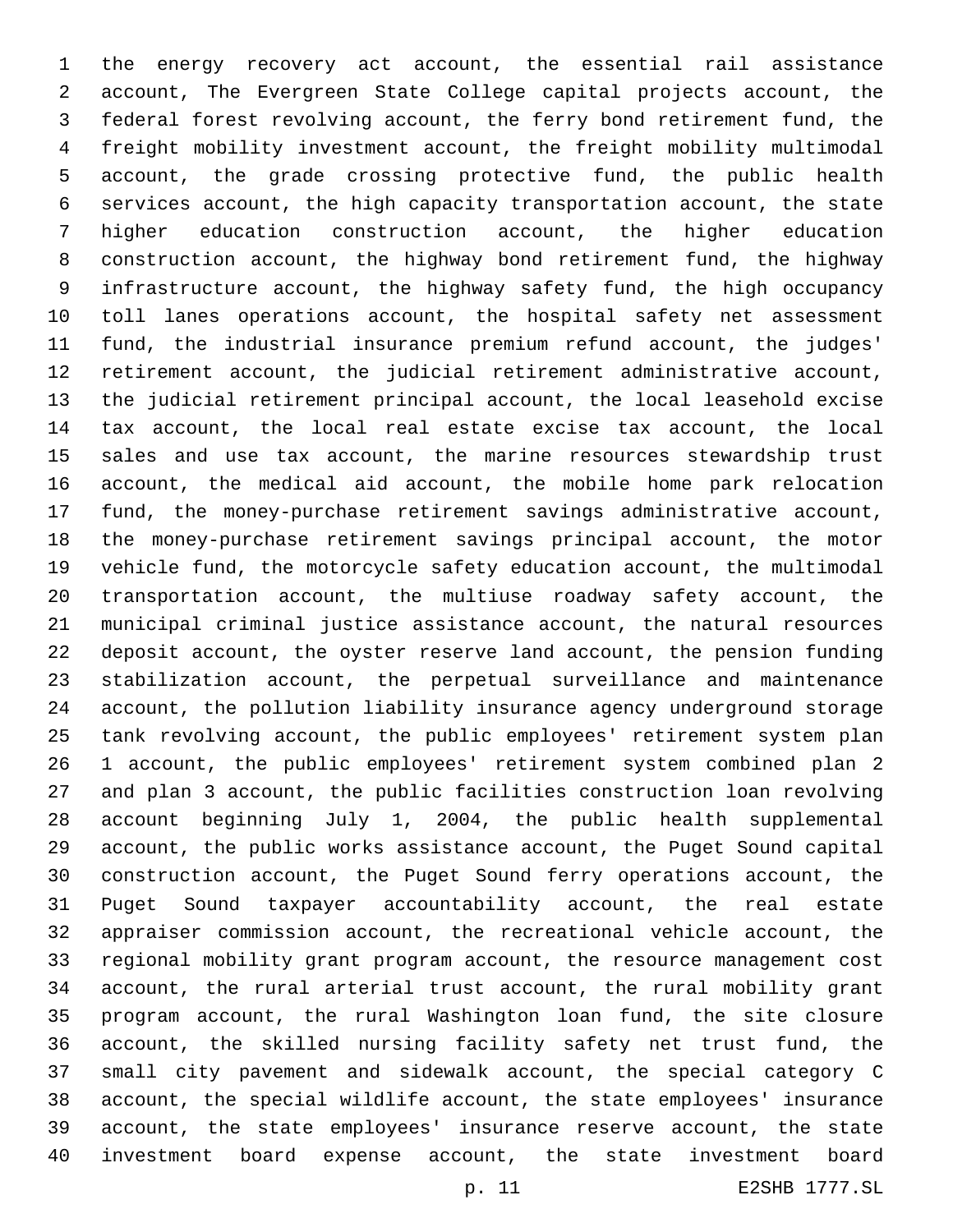commingled trust fund accounts, the state patrol highway account, the state route number 520 civil penalties account, the state route number 520 corridor account, the state wildlife account, the supplemental pension account, the Tacoma Narrows toll bridge account, the teachers' retirement system plan 1 account, the teachers' retirement system combined plan 2 and plan 3 account, the tobacco prevention and control account, the tobacco settlement account, the toll facility bond retirement account, the transportation 2003 account (nickel account), the transportation equipment fund, the transportation fund, the transportation future funding program account, the transportation improvement account, the transportation improvement board bond retirement account, the transportation infrastructure account, the transportation partnership account, the traumatic brain injury account, the tuition recovery trust fund, the University of Washington bond retirement fund, the University of Washington building account, the volunteer firefighters' and reserve officers' relief and pension principal fund, the volunteer firefighters' and reserve officers' administrative fund, the Washington judicial retirement system account, the Washington law enforcement officers' and firefighters' system plan 1 retirement account, the Washington law enforcement officers' and firefighters' system plan 2 retirement account, the Washington public safety employees' plan 2 retirement account, the Washington school employees' retirement system combined plan 2 and 3 account, the Washington state health insurance pool account, the Washington state patrol retirement account, the Washington State University building account, the Washington State University bond retirement fund, the water pollution control revolving administration account, the water pollution control revolving fund, the Western Washington University capital projects account, the Yakima integrated plan implementation account, the Yakima integrated plan implementation revenue recovery account, and the Yakima integrated plan implementation taxable bond account. Earnings derived from investing balances of the agricultural permanent fund, the normal school permanent fund, the permanent common school fund, the scientific permanent fund, the state university permanent fund, and the state reclamation revolving account shall be allocated to their respective beneficiary accounts. (b) Any state agency that has independent authority over accounts

 or funds not statutorily required to be held in the state treasury that deposits funds into a fund or account in the state treasury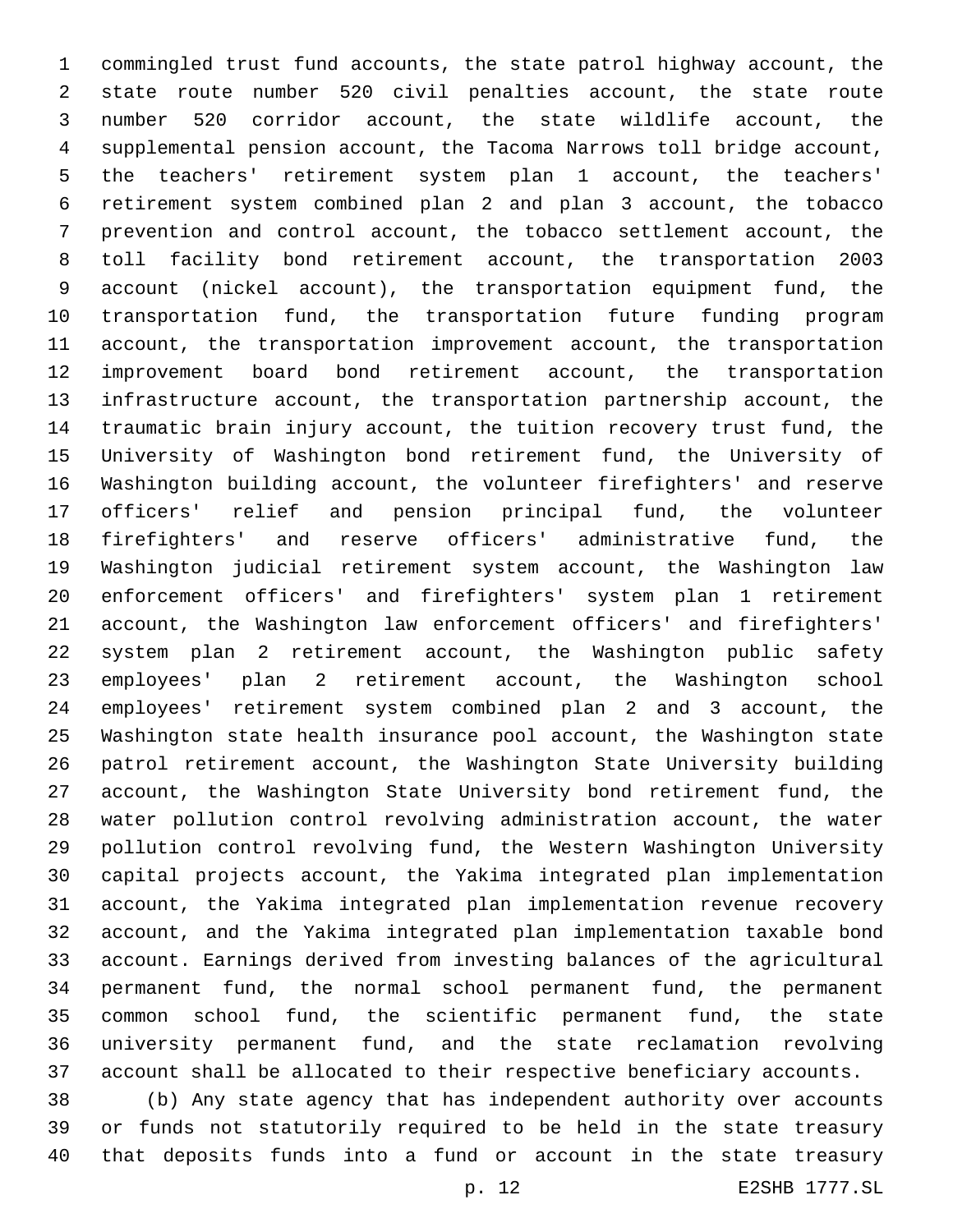pursuant to an agreement with the office of the state treasurer shall receive its proportionate share of earnings based upon each account's 3 or fund's average daily balance for the period.

 (5) In conformance with Article II, section 37 of the state Constitution, no treasury accounts or funds shall be allocated earnings without the specific affirmative directive of this section.

 **Sec. 13.** RCW 43.185.050 and 2013 c 145 s 2 are each amended to 8 read as follows:

 (1) The department must use moneys from the housing trust fund and other legislative appropriations to finance in whole or in part any loans or grant projects that will provide housing for persons and families with special housing needs and with incomes at or below fifty percent of the median family income for the county or standard metropolitan statistical area where the project is located. At least thirty percent of these moneys used in any given funding cycle shall be for the benefit of projects located in rural areas of the state as defined by the department. If the department determines that it has not received an adequate number of suitable applications for rural projects during any given funding cycle, the department may allocate unused moneys for projects in nonrural areas of the state.

 (2) Activities eligible for assistance from the housing trust fund and other legislative appropriations include, but are not 23 limited to:

 (a) New construction, rehabilitation, or acquisition of low and 25 very low-income housing units;

26 (b) Rent subsidies;

 (c) Matching funds for social services directly related to providing housing for special-need tenants in assisted projects;

 (d) Technical assistance, design and finance services and consultation, and administrative costs for eligible nonprofit 31 community or neighborhood-based organizations;

 (e) Administrative costs for housing assistance groups or organizations when such grant or loan will substantially increase the recipient's access to housing funds other than those available under 35 this chapter;

 (f) Shelters and related services for the homeless, including 37 emergency shelters and overnight youth shelters;

 (g) Mortgage subsidies, including temporary rental and mortgage 39 payment subsidies to prevent homelessness;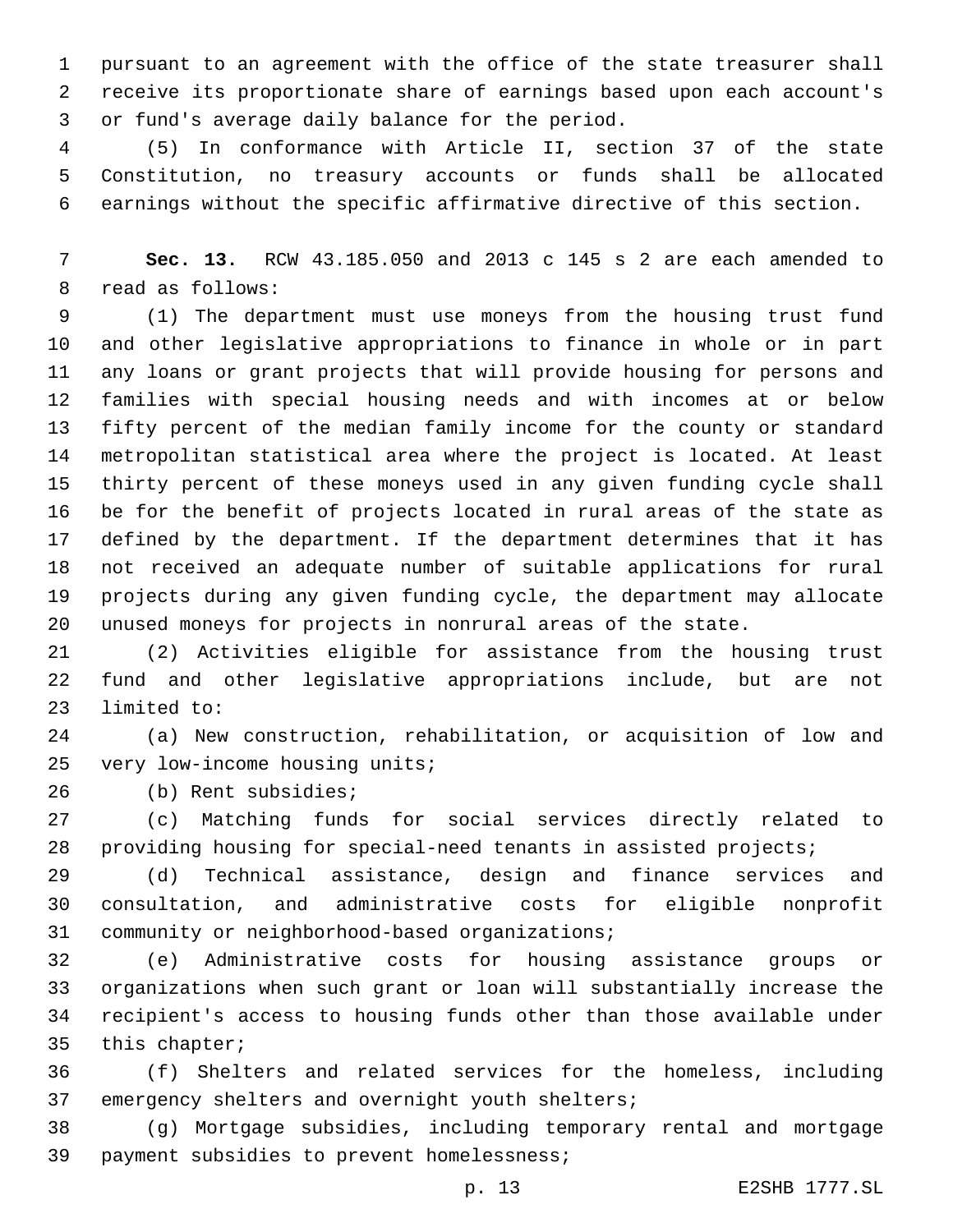(h) Mortgage insurance guarantee or payments for eligible 2 projects;

 (i) Down payment or closing cost assistance for eligible first-4 time home buyers;

 (j) Acquisition of housing units for the purpose of preservation as low-income or very low-income housing; and6

 (k) Projects making housing more accessible to families with 8 members who have disabilities.

 (3) Preference shall be given for projects that include an early 10 learning facility.

 (4) Legislative appropriations from capital bond proceeds may be used only for the costs of projects authorized under subsection (2)(a), (i), and (j) of this section, and not for the administrative 14 costs of the department.

 $((4+))$  (5) Moneys from repayment of loans from appropriations from capital bond proceeds may be used for all activities necessary for the proper functioning of the housing assistance program except for activities authorized under subsection (2)(b) and (c) of this 19 section.

 $((+5))$   $(6)$  Administrative costs associated with application, distribution, and project development activities of the department may not exceed three percent of the annual funds available for the housing assistance program. Reappropriations must not be included in the calculation of the annual funds available for determining the 25 administrative costs.

 (( $(46)$ )) (7) Administrative costs associated with compliance and monitoring activities of the department may not exceed one-quarter of one percent annually of the contracted amount of state investment in 29 the housing assistance program.

 NEW SECTION. **Sec. 14.** Sections 2 through 11 of this act are each added to chapter 43.31 RCW.

 NEW SECTION. **Sec. 15.** This act is necessary for the immediate preservation of the public peace, health, or safety, or support of the state government and its existing public institutions, and takes effect immediately.

> Passed by the House June 29, 2017. Passed by the Senate June 30, 2017. Approved by the Governor July 6, 2017.